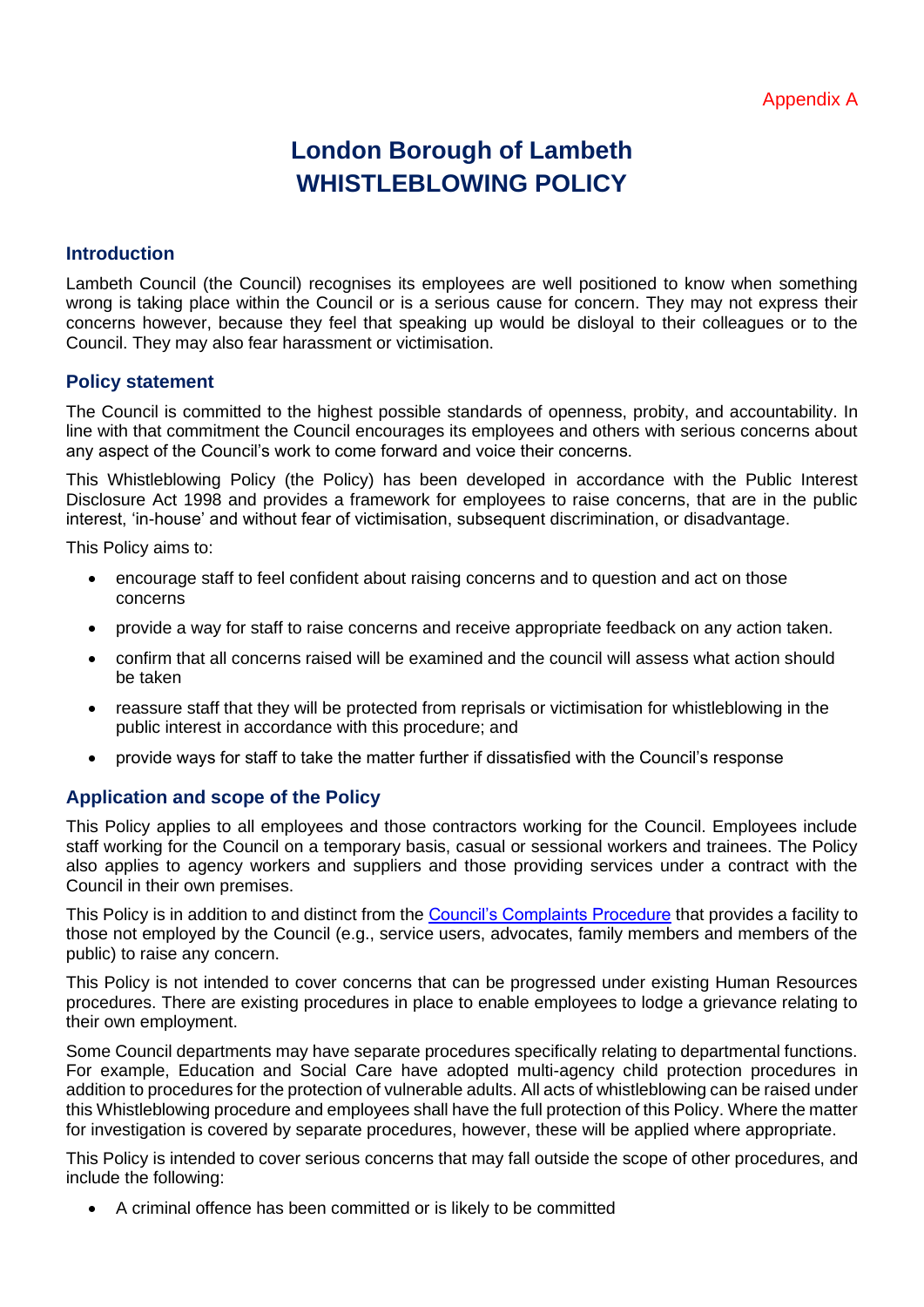- A miscarriage of justice
- Conduct that endangers the health and safety of other employees and/or members of the public
- Safeguarding of children and young people and vulnerable adults
- Conduct that involves damage to the environment (e.g., pollution)
- The unauthorised use of public funds (e.g., expenditure for improper use)
- Possible bribery, fraud, and corruption in relation to the providing or receiving of Council services
- Conduct that is contrary to the Council's Standing Orders or Policies (e.g., breach of Council or statutory codes of practice)

The above does not represent an exhaustive list of areas covered by this Policy. Any serious concerns that employees may have about any aspect of service provision or the conduct of officers or Members of the Council or others acting on behalf of the Council can be reported under this Procedure.

# **Safeguards against harassment or victimisation**

The Council is committed to good practice and high standards and wants to be supportive of all its employees.

Whistleblowers raising matters of serious concern internally are protected from harassment, victimisation, disciplinary action or dismissal or any other disadvantage at work because of raising the concern (even if their disclosure or any wrongdoing or malpractice is not substantiated after investigation), provided they raise/disclose issues in the reasonable belief that they are doing so in the public interest.

A person would not be protected from disciplinary action if, for example, they raised a concern they knew to be false or malicious.

The Council will not tolerate harassment or victimisation and will act as is necessary to protect employees when they raise concerns in the public interest under this Policy.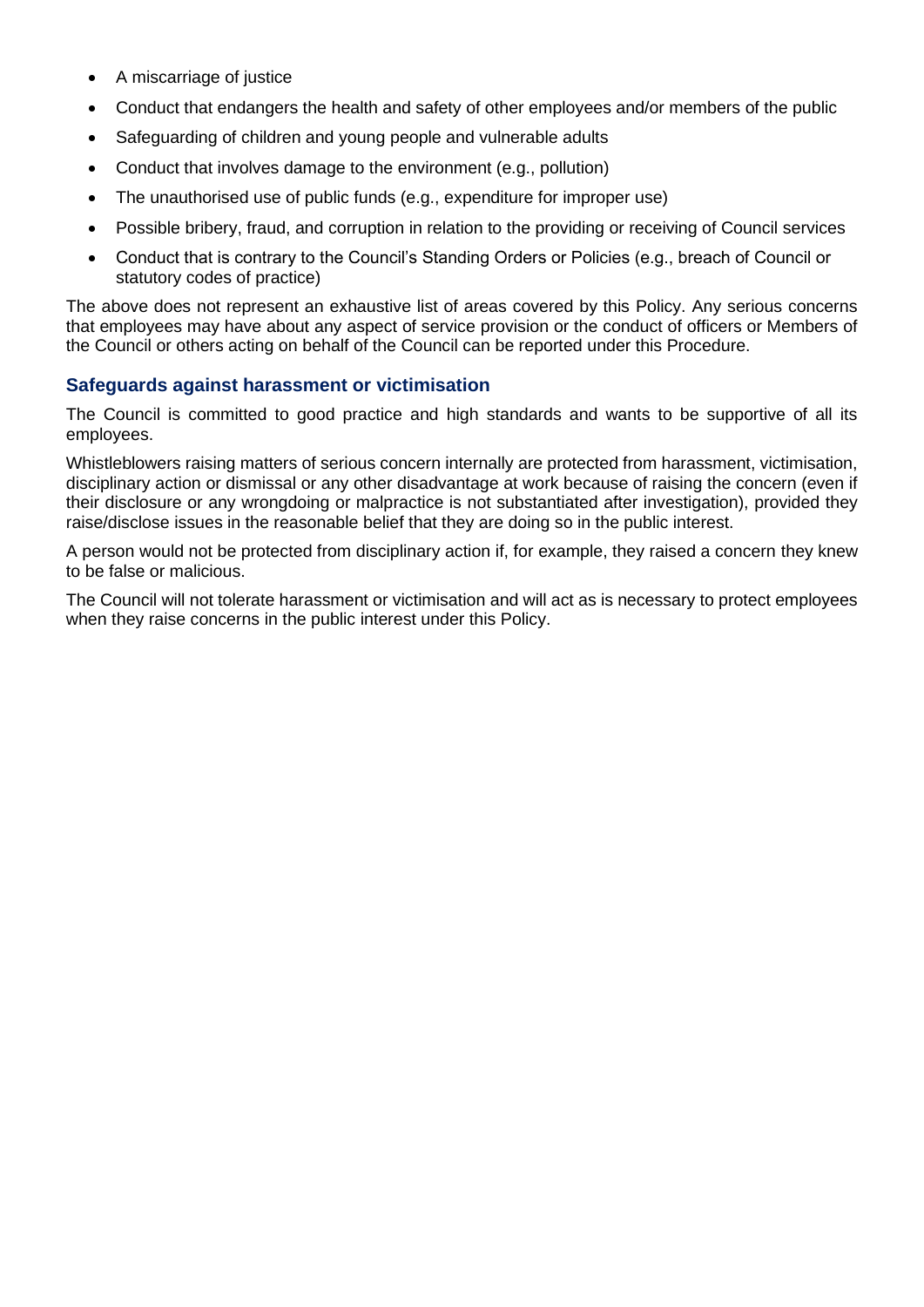# **London Borough of Lambeth** WHISTLEBLOWING PROCEDURE

#### **How to raise your concerns**

As a first step, you should raise any concern you have with your immediate manager or their manager, orally or in writing. If you do not feel comfortable with this you should contact one of the following, depending on the seriousness and sensitivity of the issues involved and who is thought to be involved in the malpractice or wrongdoing:

Michael O'Reilly, Counter Fraud Manager is the main point of contact for staff wishing to report an incident using the whistleblowing procedure. You email Michael at [moreilly2@lambeth.gov.uk](mailto:moreilly2@lambeth.gov.uk) or call on 0207 926 2993.

If officers have any safeguarding concerns in relation to residents or service users these should be addressed urgently as follows:

- For any concerns relating to children please email [helpandprotection@lambeth.gov.uk](mailto:helpandprotection@lambeth.gov.uk)
- For any concerns relating to adults please email [safeguardingadults@lambeth.gov.uk](mailto:safeguardingadults@lambeth.gov.uk)
- The phone number for all safeguarding concerns is 0207 926 5555

You can also contact one of the following to raise a concern:

- Email [raiseaconcern@lambeth.gov.uk](mailto:raiseaconcern@lambeth.gov.uk)
- Director of Finance and Property (section 151 officer), Christina Thompson on 020 7926 5302, email: [cthompson3@lambeth.gov.uk\)](mailto:cthompson3@lambeth.gov.uk)
- The Counter Fraud Team by email to [Investigations@lambeth.gov.uk](mailto:Investigations@lambeth.gov.uk) or by phone on 0207 926 1111 (fraud hotline)
- Strategic Director, Director, Assistant Director or Head of Service
- Anybody who has a whistleblowing concern about any local authority's Children's safeguarding services or practice can use Ofsted's Whistleblowing Hotline: 0300 1233155, email address: [whistleblowing@ofsted.gov.uk,](mailto:whistleblowing@ofsted.gov.uk) or write to the Ofsted whistleblowing team at: WBHL, Ofsted, Piccadilly Gate, Store Street, Manchester. M1 2WD

#### **How will the Council respond?**

The Council's response will depend on the nature of the concern that has been raised. In all instances the Council will:

- record and acknowledge your concern and refer the matter for investigation within three working days of receiving the referral
- respect your confidentiality; your identity will not be disclosed to anyone without your consent
- assess your concerns to determine further action
- let you know that enquiries have been made
- tell you whether further investigations will be made and if not, why; and
- inform you of the outcome of the inquiry

Depending on the nature of the issue raised, the Council may:

- request more information or evidence from you
- investigate through an investigation or audit
- undertake disciplinary action
- launch an independent enquiry; or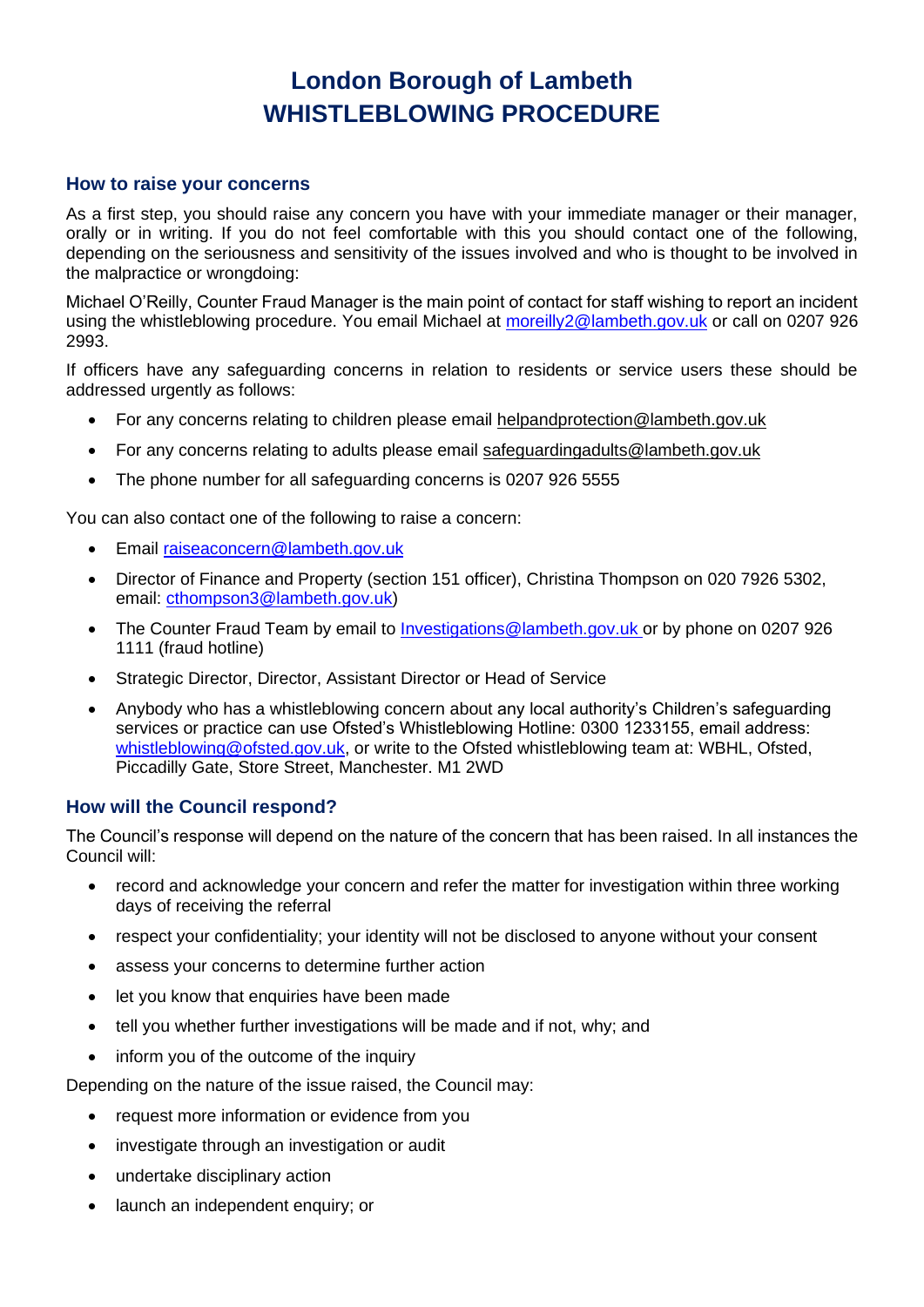• refer the matter to the police

# **Anonymous allegations**

Allegations made anonymously cannot be subject to the protections afforded by this Procedure as the protections are specifically designed to protect those persons, who fall within the scope of this Policy, making allegations. Anonymous allegations will, however, be considered by the Council if it decides to exercise its discretion. In exercising this discretion, the Council will take account of all relevant factors which will include:

- the seriousness of the issues raised
- the credibility of the concern; and
- the likelihood of confirming the allegation from other attributable sources

## **Rights and responsibilities of employees**

All employees are required to report any issue of concern regarding the provision of services or management of those services as soon as they arise to avoid any unnecessary delay. In most cases, this will be done through the usual line management arrangements.

To gain protection under this Procedure, the employee must reasonably believe that the disclosure is made in the public interest. Employees are not otherwise required to 'prove' the truth of any allegation. Whistle-blowers will, however, need to demonstrate that there are reasonable grounds for the concern, and will be expected to co-operate with any investigation that takes place.

When any meeting or interview is arranged, employees may, if they so wish, be accompanied by a trade union official or a workplace colleague.

# **Can I take the matter further if I'm not satisfied?**

This Procedure is intended to provide employees with an avenue to raise concerns within the Council. There may be circumstances where an employee considers that he/she needs to raise the matter externally. This may be because, for example, there is a need to involve the appropriate external regulatory body, or the employee considers that the matter has not been properly addressed.

If employees feel it is right to take the matter outside the Council, the following may be appropriate:

- the National Audit Office's Public Interest Disclosure Line: 020 7798 7999
- the independent charity Protect: 020 3117 2520; [whistle@protect-advice.org.uk](mailto:whistle@protect-advice.org.uk)
- Local Councillor
- a recognised trade union
- the Whistleblowing Helpline for NHS and Social Care on 08000 724725
- the Care Quality Commission on 03000 616161; [enquiries@cqc.org.uk](mailto:enquiries@cqc.org.uk)

If taking a concern outside the Council, employees should not disclose any confidential information unless they are doing so in accordance with the Whistleblowing Policy.

In circumstances where an employee decides to raise the matter externally, he/she will only be protected under this Policy, and under employment law, where the disclosure is made in accordance with Section 43 of the Employment Rights Act as amended by the Enterprise and Regulatory Reform Act 2013. This means that the disclosure must fall under one of the categories listed in Section 43 (above) and must be made in one of the following ways:

- a. While obtaining legal advice
- b. To a prescribed regulatory body provided the disclosure is made in the reasonable belief that it is in the public interest and the employee reasonably believes the prescribed body is responsible for the matter of concern and that the information and allegation/s are substantially true.

See<http://www.legislation.gov.uk/uksi/2014/2418/schedule/made>